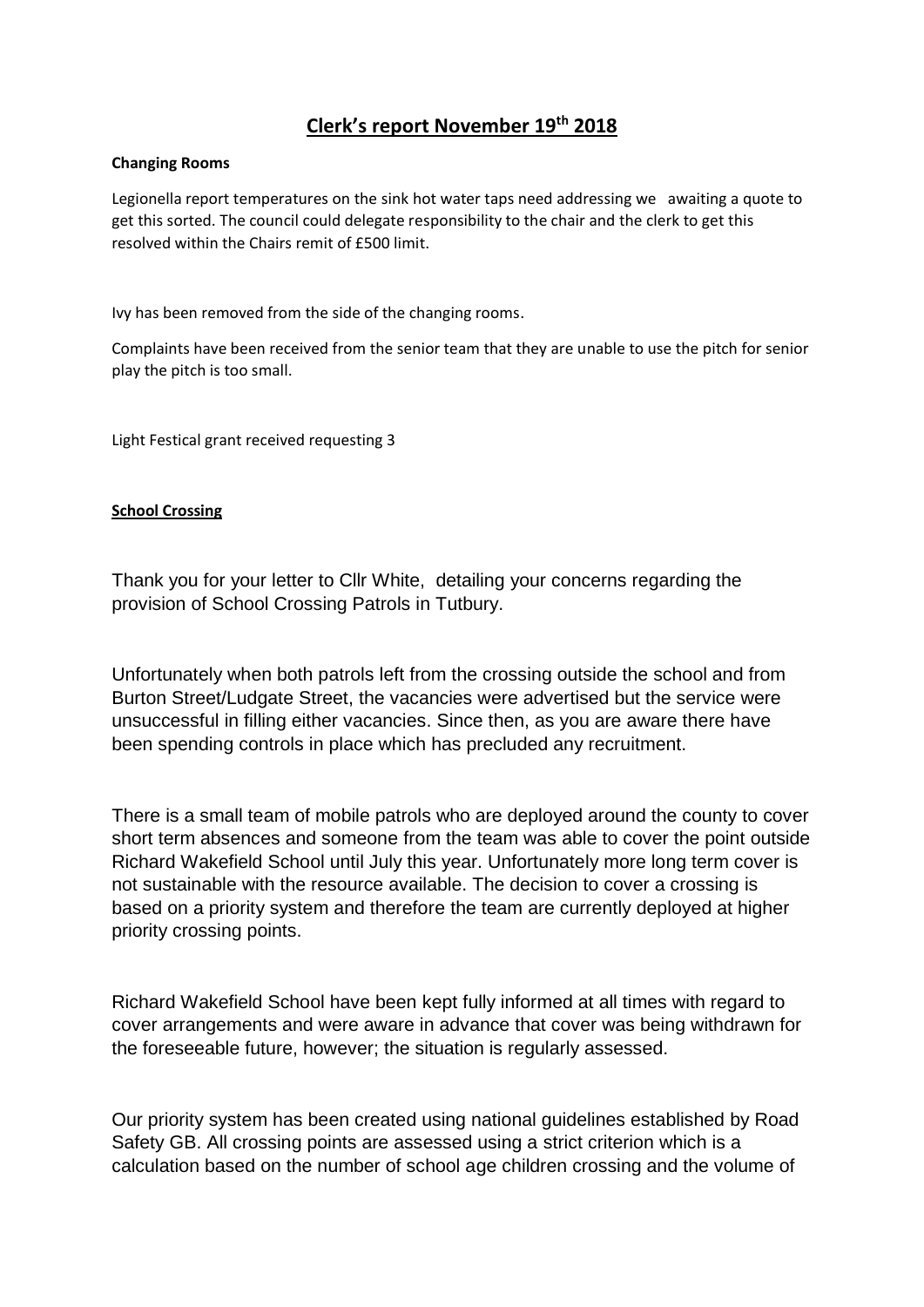traffic passing the crossing during the busiest 30 minute period during the duty time of the patrol. Other factors are then added to give a final score. These factors include amongst others, the age of the children, the width of the pavements, the visibility at the crossing and the distance from a junction in the road. Based on this assessment Richard Wakefield ranks as no 176 out of 255 sites funded by the County Council.

As you have noted, the service is currently recruiting at one crossing point in the Cannock District. Special dispensation had to be agreed for this point due to the fact that this is a high priority site at a crossing where 2 patrols have to operate together using a central refuge. This crossing cannot be operated safely with one patrol and therefore a decision was made to try and fill the post on a short-term fixed contract.

The School Crossing Patrol (SCP) Service would be happy to provide the equipment to switch on the warning signs if a volunteer from the school would be willing to do this. The Area Organiser would be happy to meet someone on site to instruct them if this is an option the school want to consider.

The SCP service acknowledge the concerns that have been raised; however, parents have a responsibility for their children's safety during the journey to and from school and the children crossing at this location are likely to be accompanied.

I hope this answers your queries but please contact me if you require further information.

# **Contributions to School Crossing Patrols**

Another activity which the county council has announced will be subject to cutbacks is that of school crossing patrols, and many councils have already begun to examine alternative ways of financing the service.

NALC advises that there are two possible answers to this problem, depending upon the role that a parish council wishes to take on and bearing in mind that a parish council has no specific power available to it to provide a school crossing patrol, as follows:-.

*The first solution is to obtain a delegation of this function from the county council. Under section 101 of the Local Government Act 1972 any local authority can arrange for one of its functions to be undertaken by another authority. Thus the parish council could agree with the county council for the provision of school crossing patrols to be delegated in respect of its area. In that case the parish council would have all the powers (and all the responsibilities) of the county council for that function. The parish council could then fully fund the scheme in its area but would also have to ensure that its employers' and public liability insurances covered that activity. The parish council would also be taking on at least some employment responsibilities depending on the terms of the delegation agreement. The parish council would then have to decide whether it wished to take on those additional insurance and employment responsibilities.* 

*The second solution is for the parish council to make contributions to the county council under section 137 of the 1972 Act. This section allows a parish council to incur expenditure on matters for which it has no other power unless it is specifically prohibited from doing so. Section 137 (2) of the 1972 Act*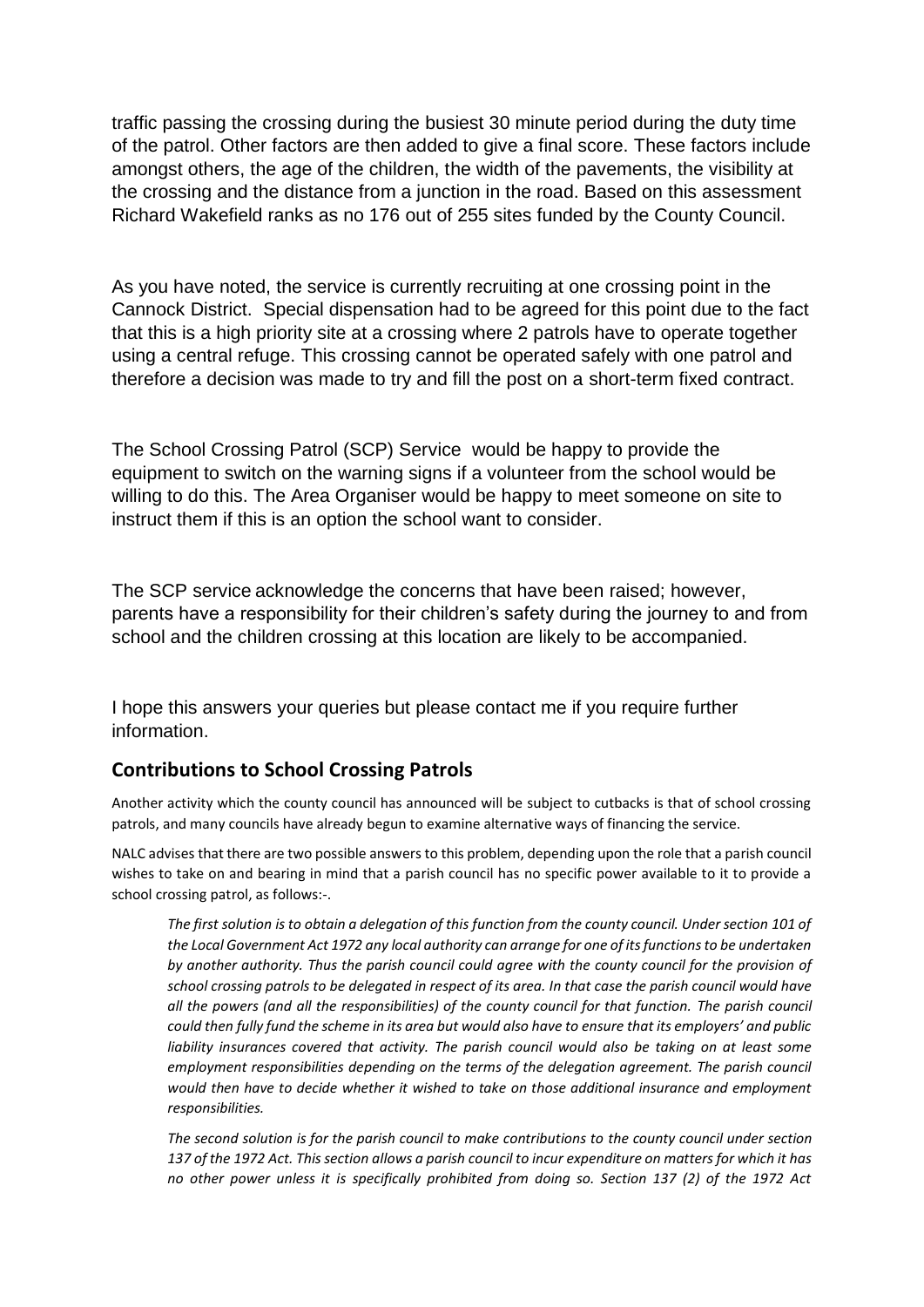*specifically allows a parish council to give money to another authority for that other authority's functions. A grant under section 137 must be for the benefit of the area or residents and the benefit must be enough to justify the level of money granted. It would be for the parish council to decide if these two conditions are met but it seems likely that they will be in relation to school crossing patrols.*

*Any grant under section 137 will be part of the annual spending limit applicable to that section which is currently set at £7.86 per elector. It would be for the parish council to consider the level of grant required for school crossing patrols against the other demands upon it for grants under this section.*

It should be noted that the county council has indicated that it will both provide training and related clothing and equipment for the maintenance of the service to those local councils (or other community bodies) that elect to assume responsibility for school crossing patrols.

**CORRESPONDENCE**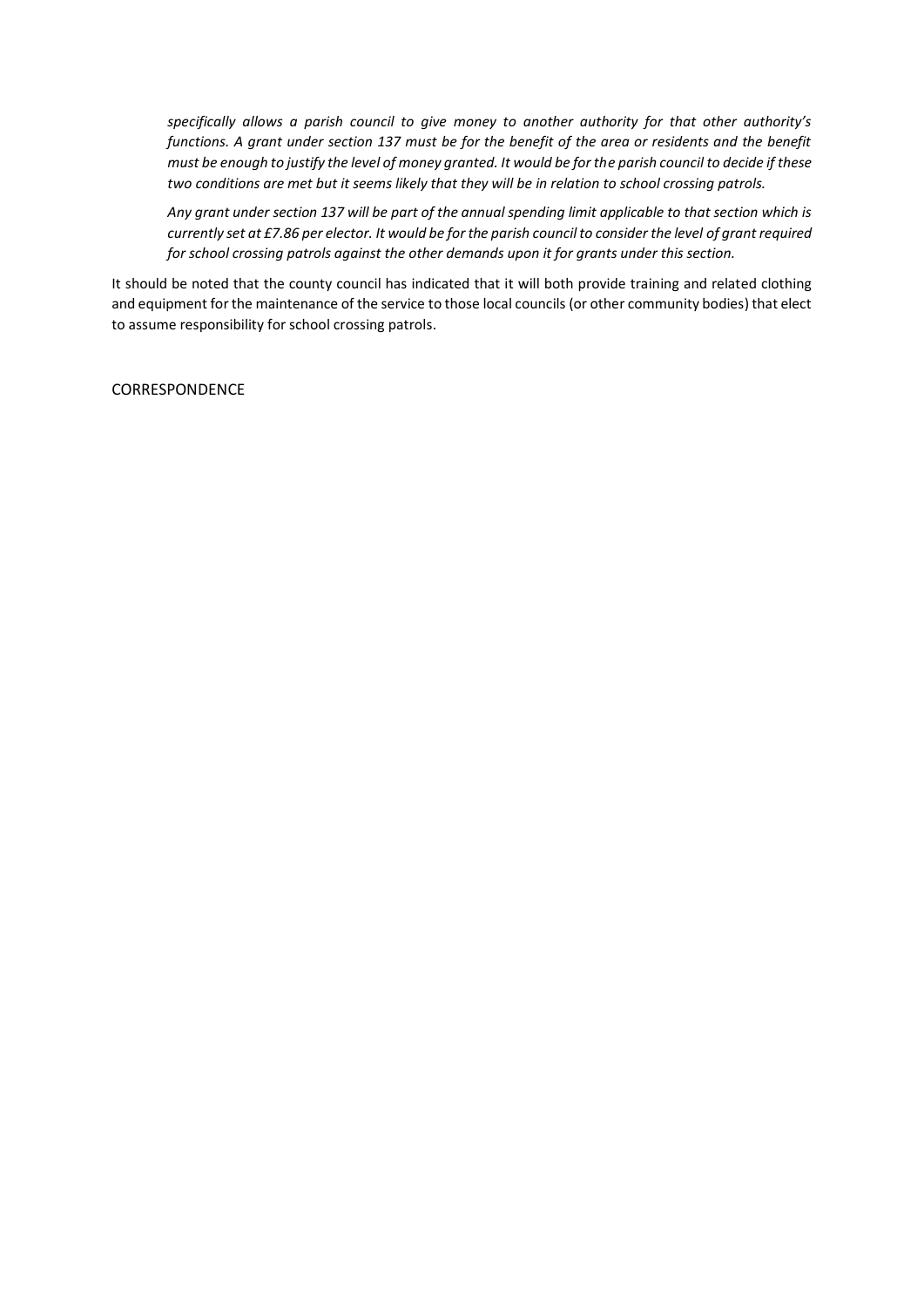

Ashbourne Community Transport, Community Transport Offices, **Blenheim Road.** Airfield Industrial Estate, Ashbourne, Derbys.<br>DE6 1HA Tel: 01335 300670 http://www.ashbournect.org.uk

31 October 2018

Ms Karen Duffill, 9 Pinfold Close, Tutbury Derby DE13 9NT

Dear Ms Duffill,

## **Community Transport Shoppers Service - Little Staffie**

As you may be aware ACT took over the running of the Community Transport Shoppers service in April this year when East Staffs Mobility Link (ESML) - the previous provider - was forced to<br>In April this year when East Staffs Mobility Link (ESML) - the previous provider - was forced to close. We had been supporting ESML to cover their operations before their closure, and our Board decided that we should try to continue their main community services.

The Shopper service, which we have branded The Little Staffie, is run with an accessible vehicle making it wheelchair friendly and all our drivers have received specialist wheelchair training. It is available in Burton and surrounding villages (including your Parish) to those residents who cannot use standard public transport because of disability or age-related mobility issues, or where no public transport service exists.

The service which runs Tues-Friday is door-to-door to Burton Town Centre or any supermarket and allows passengers a minimum 2 - hour window for shopping, healthcare appointments or to use other town centre services.

In 2018 we have continued to receive the financial support which Staffordshire County Council offered to ESML. However, we have now been notified that they will be withdrawing all financial support to the voluntary and community sectors from April 2019 and this will include the Shopper service.

We know how much our passengers value this service - some people could not go out independently without it - and we are reviewing all ways of keeping it running and affordable when the grant is removed. We should like to have the opportunity to discuss this with your members, tell you more about the services we can offer, and consider ways in which we could work together to support your residents at a future Parish Council meeting.

I hope that this will be possible, and I should be grateful if you could bring this to the attention of members.

Thank you.

Yours sincerely

the

Pat Laughlin (Ms) **Chairman, Board of Trustees** 

> 5Company Limited by Guarantee Number: 5329004 Registered Charity Number: 1110204



**Green Lane Hedge**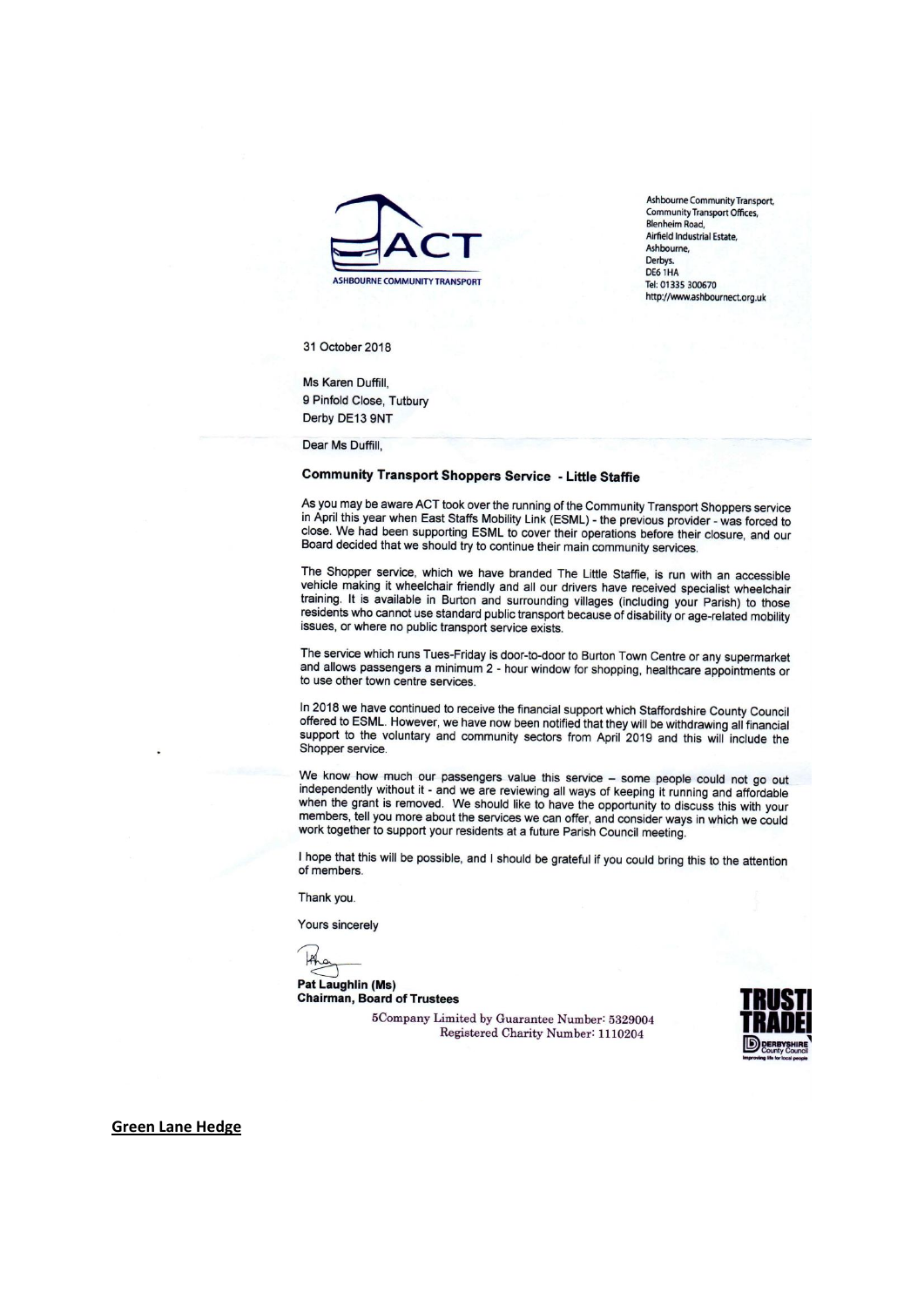Residents have raised concern regarding the part removal of the hedge on Green Lane. I am awaiting an update from the planning officer about the intentions of the remaining hedge.

Trevor Mellor from County Council will enquire about the long term maintenance of this side of the hedge. As it is it Peveril's responsibility to maintain it.

#### **Belmot Road**

Grass cutting schedule obtained form the County details

|    | Tutburv | Belmont Road        | 30mph to start footway rhs     |
|----|---------|---------------------|--------------------------------|
|    | Tutburv | <b>Belmont Road</b> | Pinfold Close to 31 rhs        |
| E1 | Tutbury | Belmont Road        | On bend opposite 50 rhs        |
| E1 | Tutbury | Belmont Road        | End of retaining wall to 2 lhs |
| E1 | Tutburv | Belmont Road        | At bottom of footpath lhs      |

Copy of the deeds of one of the properties on Park Pale has been received and sent to the county and they have now confirmed that they do own the land 6.6 metres from the pavement.

Recent Correspondence received after several complaint letters have been sent and the faults have been logged, the county have confirmed that this has been added to the list to be flail mowed. However, if this area was flail mowed the Russian vine and brambles would grow back over time. It would be better to remove the growth and grass seed **it.**

#### **QUOTE**

Description Amount Bank / verge on Belmont road Raise up trees and thin out blackthorn Strim bank , removing bramble, Russian vine and ivy Clear bank down to soil and then grass seed the area Price includes removal of all arisings and traffic management £3,650.00\* \*Indicates £3650

#### **PLANNING**

## **P/2018/01316**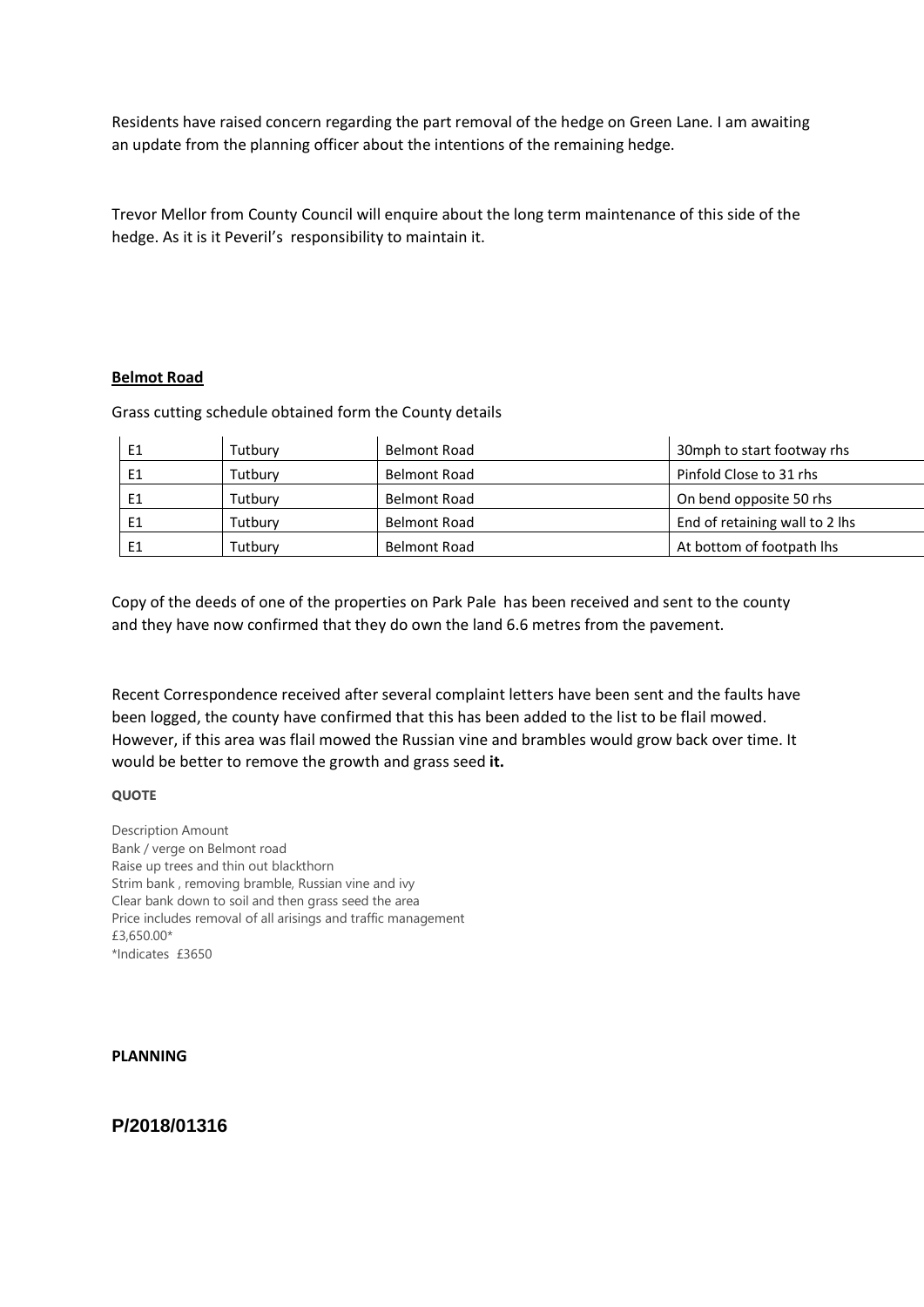**Proposal: Felling of 1 Acer tree and 2 Pine trees (A2 of TPO 5)**

**Location: 29 Pinfold Close, Tutbury, Staffordshire, DE13 9NJ**

**Application under Section 73 of the Town and Country Planning Act 1990 for the construction of 18.7MW Solar Farm with ancillary development including solar panels and frames, sub-station, switchgear enclosure, grid connection/comms cabinet and perimeter fencing and gates without complying with Condition 3 of planning permission P/2014/00830 relating to an alternative landscaping scheme**

## **: P/2018/01326**

**Rolleston Park Farm, Lodge Hill, Tutbury, Staffordshire, DE13 9HQ**

### **P/2018/01417**

**Display of one externally illuminated hanging sign**

**Tutbury Museum, Duke Street, Tutbury, Staffordshire, DE13 9NE**

### **P/2018/01407**

**Tutbury Museum, Duke Street, Tutbury, Staffordshire, DE13 9NE**

**Change of use of first floor from museum to office use (B1)**

### **Tutbury Museum, Duke Street, Tutbury, Staffordshire, DE13 9NE**

### **P/2018/01168**

**Listed building application for internal and external alterations to include the installation of first floor toilet with new external soil vent stack, external air conditioning unit to rear elevation and installation of hanging sign and slate wall plaque**

### **Tutbury Museum, Duke Street, Tutbury, Staffordshire, DE13 9NE**

#### **Planning proposal**

Comments re the recent planning applications are as follows: -

**P/2018/01407 -** Tutbury Museum change of use to office - **no objections**

**P/2018/01168** - Installation of 1st floor toilet, external A/C unit and vent stack - **no objections**

**P/2018/01417** - External illuminated sign - **no objections**

#### **P/2018/01046** - Land of Foxglove Close: see below

*18026 (04) 02 Rev B Ground Floor Plan* 1. Shows covered entrance - yet difficult to assess from proposed East Elevation (18026 (04) 03 if entrance is covered.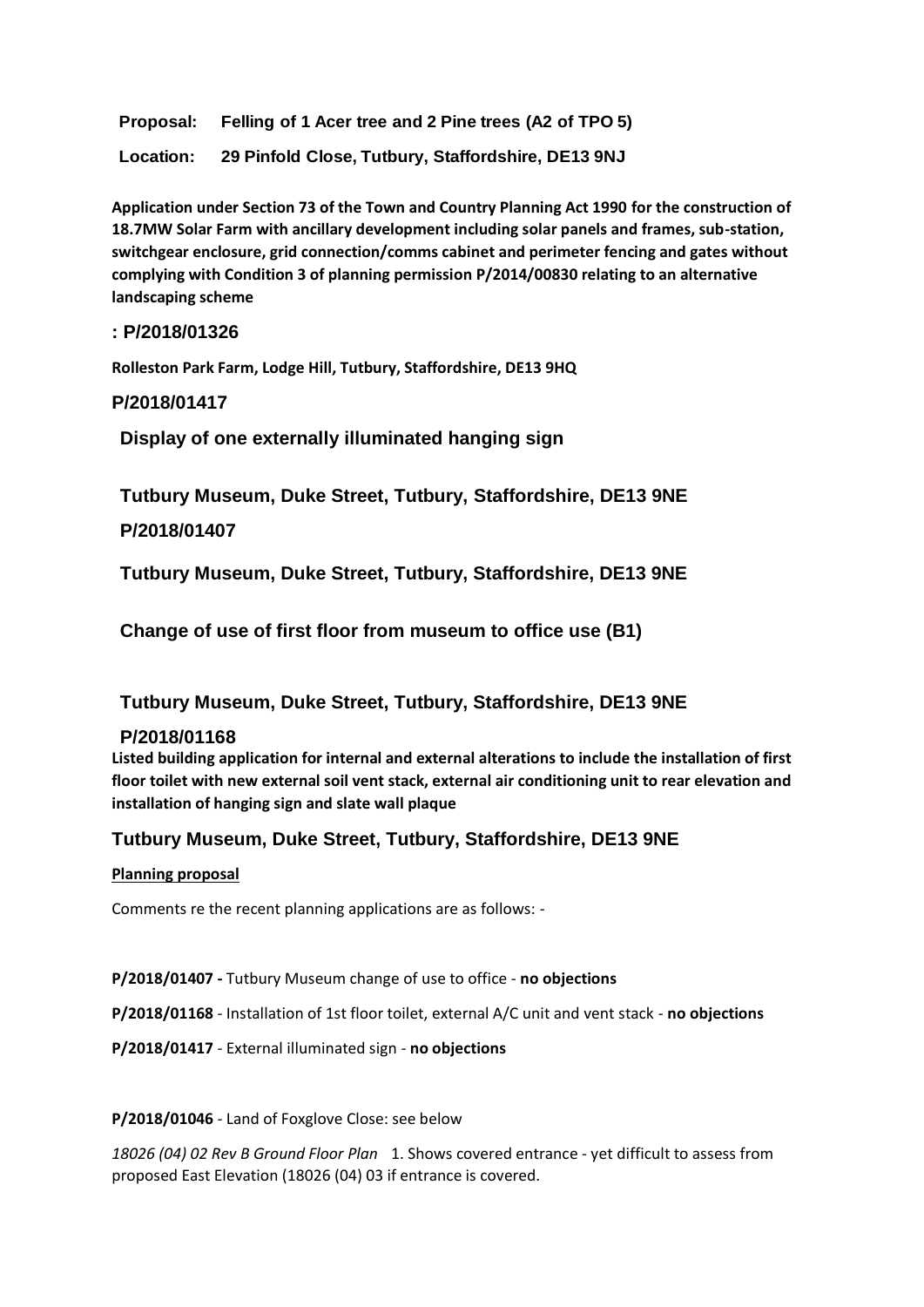2. From previous meeting

with Sachin Parmar we suggested certain changes to improve usage to all namely: -

a) Change position

of store room by having the kitchen with serving hatch opening out into the hall (better for functions)

b) Have store room

now behind the kitchen.

c) Should the

window (south elevation) between office and mens WC be made a fire exit.

### d) Enlarge the

disabled WC by removing storage area and replacing with shower area/wet room. This would allow any disabled person (with their carer) or mother (with small child)

who have a messy incident a chance to

clean up and preserve their dignity before leaving the building.

*Design and access statement. 03 Design Process - Opportunities.* a) Provision of open area, currently showing trees on plan and title informal kick-about space. This area should be open to allow for a full size football pitch to be

marked out and used as there is future demand for this by our local football team, probably looking at the 2019-2020 season as the number of teams they

put out increases.

Having looked at the pitch possibilities and we can only just get a junior pitch on. The LEAP would need to be moved slightly to get a junior pitch on. The green

space would not need all the planting and landscaping but just leaving. There is not enough room for a senior pitch in the Green space.

b) Many people walk there dogs around this estate, so why is there no provision for a pedestrian exit onto Green Lane in this new plan?

*Soft landscape Proposals.* You show two different types of bins, dog waste bins and litter bins, **Why?** Other Borough/District Councils no longer use separate bins they use one bin that allows people to put either their litter or dog waste bag waste bag into.

**Also by wanting to build 16 dwellings, garages and car parking in an area designated in the original plans as allotments the allotments are classed as part of the open space. By removing this area of open space this contravenes section 106.**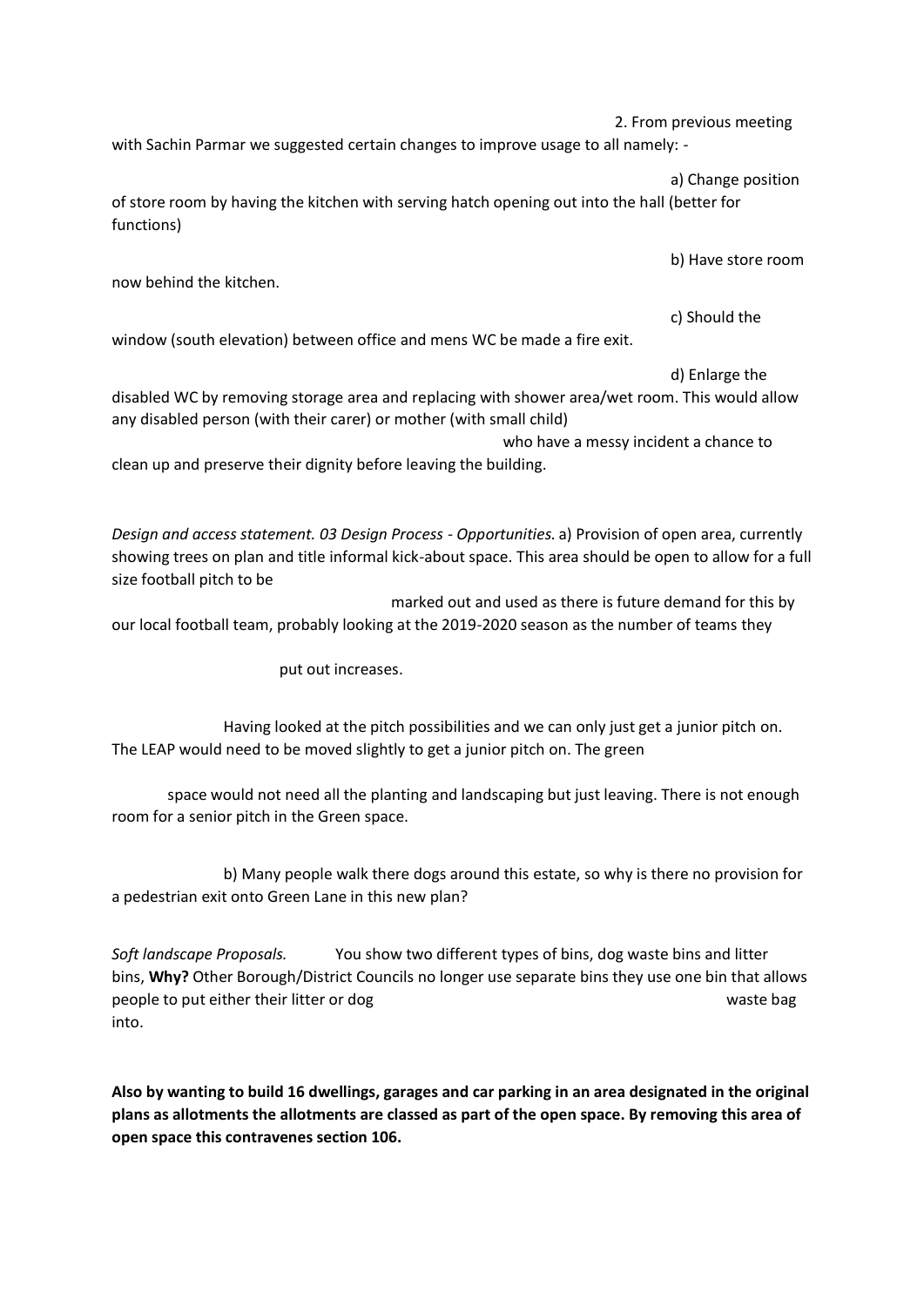We wish to retain the allotment area and therefore would object to the building on these 16 properties for two reasons, firstly these properties would be in contravention of the section 106 agreement signed by the developer and secondly as we have already received interest re the new allotments from people living on this development when purchasing their properties buying off plan were attracted to having an allotment close to where they live as shown on original site plans.

**P/2018/01316** - Felling of 1 Acer tree and 2 Pine Trees. **Objection** There is not a 100% certainty that the felling of the three trees would solve the problem. It should be considered that the summer of 2018 was extremely dry and what happens if 2019 is extremely wet, the clay soil will become extremely wet and the subsidence problems from the previous year still persist. Once mature trees are felled they cannot be replaced the following year only very young trees and wait a further 10-15 years for them to mature. If the problem still persists will the neighbour's insurance then replace the trees felled, while at the same time having to pay for the underpining work that would have solved the problem the first time.

**P/2018/01326** - 18.7MW Solar Farm: The application to change meadow pseeding to grass would not raise an objection from the council

### **APPEAL Mill FARM**

# **Town and Country Planning Act 1990 – Appeal Under Section 78 – Informal Hearing**

| Appellant(s)              | Mr Leavesley                                                                                                                            |
|---------------------------|-----------------------------------------------------------------------------------------------------------------------------------------|
| Appeal location           | Mill Farm, Bridge Street, Tutbury, DE13 9LZ                                                                                             |
| <b>Appeal description</b> | Demolition of existing dwelling and farm buildings and erection of<br>5 dwellings including walling, landscaping and associated parking |
| Appeal start date         | 09 October 2018                                                                                                                         |
| <b>Appeal Reference</b>   | APP/B3410/W/3200816                                                                                                                     |

### **TPC response submitted**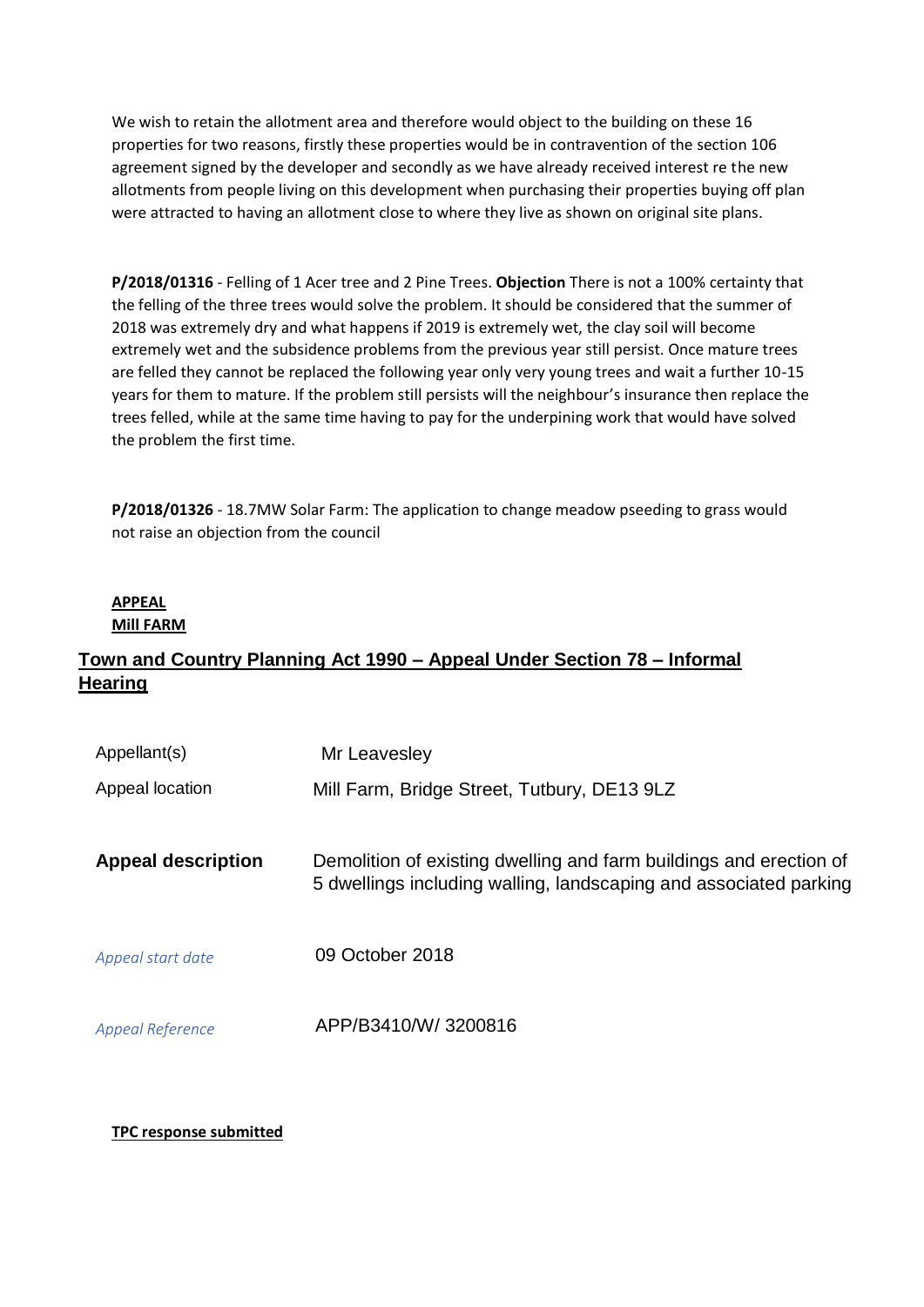**Demolition of existing dwelling and farm building and erection of 5 dwellings including walling , landscapes and associated parking.**

Tutbury Parish Council would like to raise the following considerations in relation to this application;

1) This development is not part of the local plan. Strategic Policy 4 stipulates that Tutbury's allocation of new buildings target is 224, this has been satisfied by the Burton Road development and the additional houses permitted in the absence of the industrial units planned.

Tutbury is a tier 1 Strategic village and is required to accommodate a strategic housing allocation and to meet the needs of the village. There is no demonstration that there is a need for the development considering the allocation has been met. Other applications elsewhere have been refused on the basis of this criteria.

- 2) The building is of significant historical value in that it is an important feature of the Conservation Area. This property is in a prominent part of the village and is the first property viewed on entering the village, therefore every effort should be made to conserve and enhance the existing buildings.
- 3) This property is in a flood risk area and has a history of flooding, the building has evidence of flood damage and local reports show that flooding has occurred this contradicts the Environmental Agency report that no floods are recorded.
- 4) The vehicular access proposed is to enter and exit the site by the Tutbury Bypass. This road is extremely fast and has serious accidents that have occurred due to speeding down this stretch of road. The top of the bypass is a dual carriageway which exacerbates the speed on this road, turning right towards Burton on Trent would be dangerous. Tutbury Parish Council has logged concerns with the County Council regarding the speed of HGVs on this road. Tutbury Parish Council would like a restriction placed on this access to require the residents to only turn left and use the island to turn right towards Burton On Trent. Parking along the Bypass from overflow guests visiting the dwellings is not an option
- 5) The size of the dwellings would require more than 2 parking spaces per property, due to its position there would be no on street parking available. The current restrictions on Bridge Street means that parking on that street has already reached capacity.
- 6) Vehicular access to the dwellings would be through an archway it is not clear if an ambulance could access via this route.
- 7) There is no evidence of a noise survey carried out for the potential residents. The Bypass has a heavy traffic flow including HGV,s the property is in close proximity to the Nestle factory and would be near a working farm building.